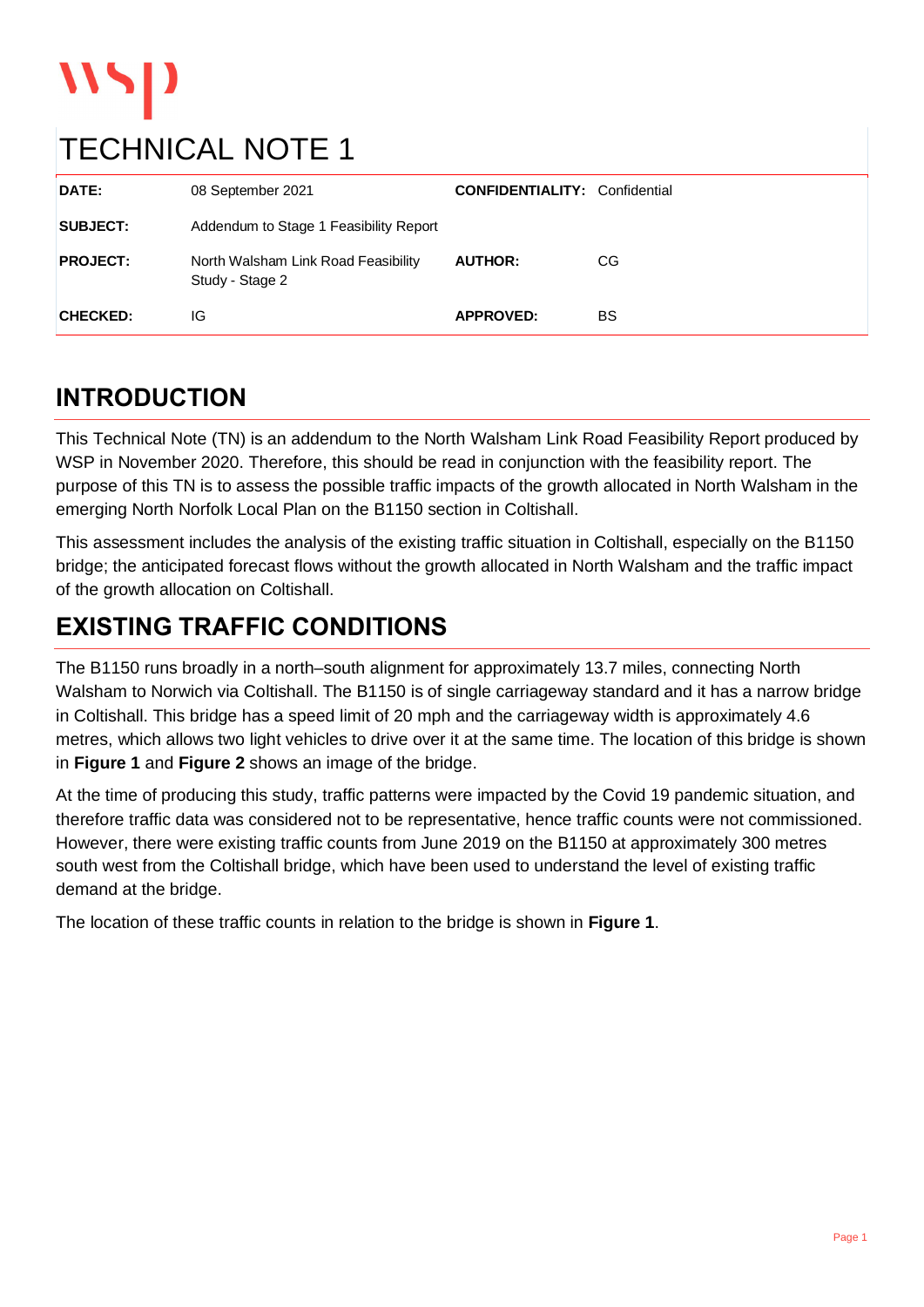# WSP

### TECHNICAL NOTE 1

| DATE:           | 08 September 2021                                      | <b>CONFIDENTIALITY: Confidential</b> |    |
|-----------------|--------------------------------------------------------|--------------------------------------|----|
| <b>SUBJECT:</b> | Addendum to Stage 1 Feasibility Report                 |                                      |    |
| <b>PROJECT:</b> | North Walsham Link Road Feasibility<br>Study - Stage 2 | <b>AUTHOR:</b>                       | CG |
| <b>CHECKED:</b> | IG                                                     | <b>APPROVED:</b>                     | BS |



*Figure 1 - Location Plan*



*Figure 2 – B1150 Coltishall Bridge*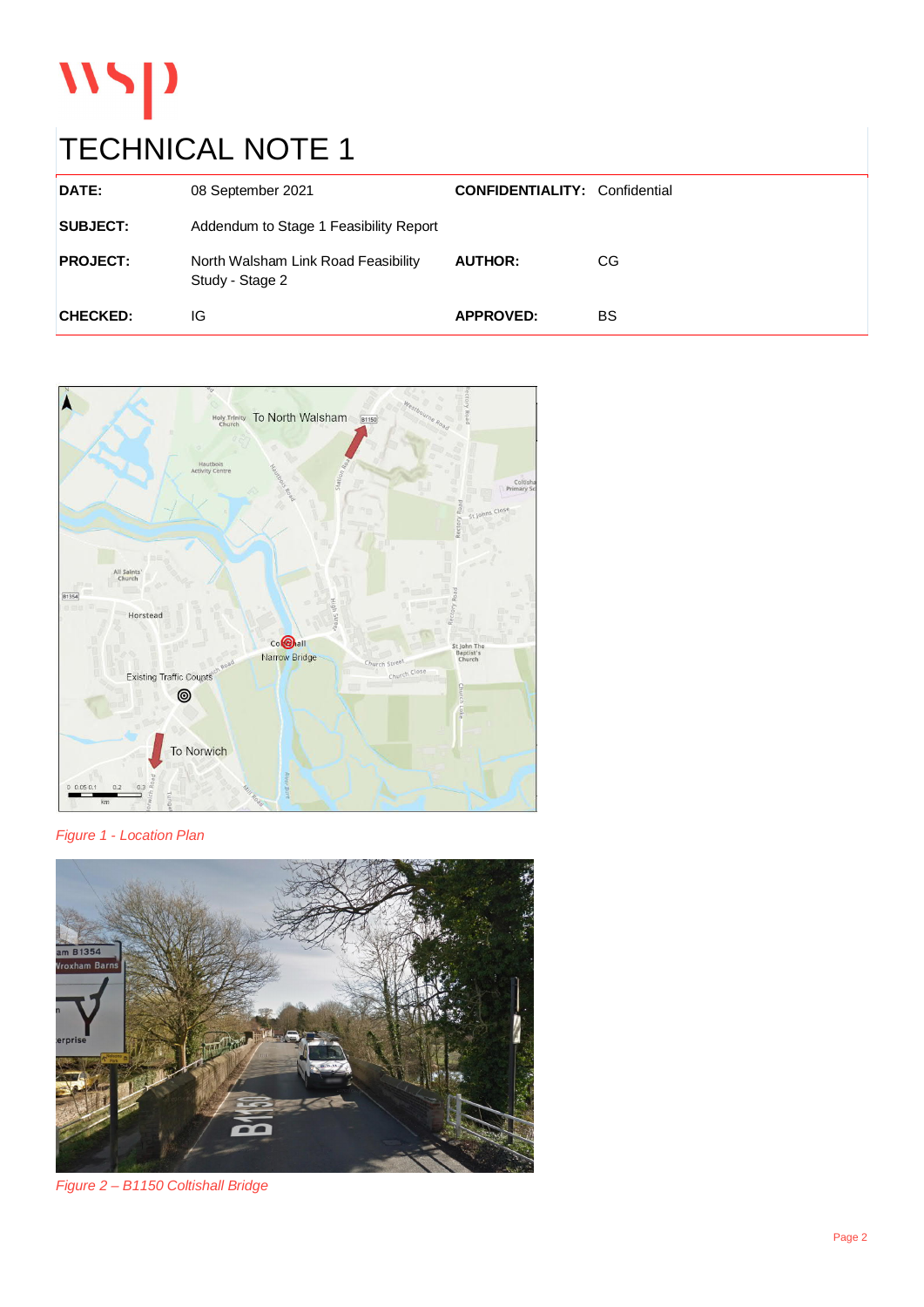## TECHNICAL NOTE 1

 $\mathbf{W}$ 

| DATE:           | 08 September 2021                                      | <b>CONFIDENTIALITY: Confidential</b> |    |
|-----------------|--------------------------------------------------------|--------------------------------------|----|
| <b>SUBJECT:</b> | Addendum to Stage 1 Feasibility Report                 |                                      |    |
| <b>PROJECT:</b> | North Walsham Link Road Feasibility<br>Study - Stage 2 | <b>AUTHOR:</b>                       | CG |
| <b>CHECKED:</b> | IG                                                     | <b>APPROVED:</b>                     | BS |

**Table 1** summarises the 2019 traffic volumes in the AM and PM peak hours on the B1150 in Coltishall. The traffic volumes are very similar for both directions, but the small differences indicate that traffic using the B1150 is more likely to go towards North Walsham (northbound) in the morning and towards Norwich (southbound) in the evening.

*Table 1 - 2019 Traffic counts on the B1150 per direction in PCUs*

| <b>Direction</b> | <b>AM Peak</b> | <b>PM Peak</b> |  |
|------------------|----------------|----------------|--|
| Northbound       | 867            | 722            |  |
| Southbound       | 663            | 843            |  |
| Combined         | 1,530          | 1,564          |  |

It must be noted that the traffic counts were collected in month of June and this data is likely to be affected by the start of the summer season, which generally shows an increase of tourist trips and therefore may be higher than in a neutral month period.

#### **FORECAST TRAFFIC**

#### **Background traffic growth impact**

To estimate the expected traffic volumes on the B1150, the existing traffic flows have then been factored up to 2036 to align with the end of the emerging Local Plan period. The growth in background traffic has been derived using the National Transport Model (NTM) within the TEMPro 7.2 dataset for the period between 2019 and 2036 for the Broadland 003 Middle Layer Super Output Area (MSOA), which covers Coltishall.

**Table 2** shows the resultant growth factors adopted to forecast traffic growth between 2019 and 2036.

*Table 2 - TEMPro Growth Factors (2019 - 2036)*

| <b>Period</b> | <b>AM Growth Factor</b> | <b>PM Growth Factor</b> |
|---------------|-------------------------|-------------------------|
| 2019 - 2036   | 1.2824                  | 1.2963                  |

Source: TEMPro Version 7.2

This methodology is considered appropriate and follows the guidance, however it has several limitations:

It estimates the overall traffic growth in the area based on the estimated demographic changes in the area, but it does not consider congestion. Therefore, it is likely to overestimate traffic growth in congested areas.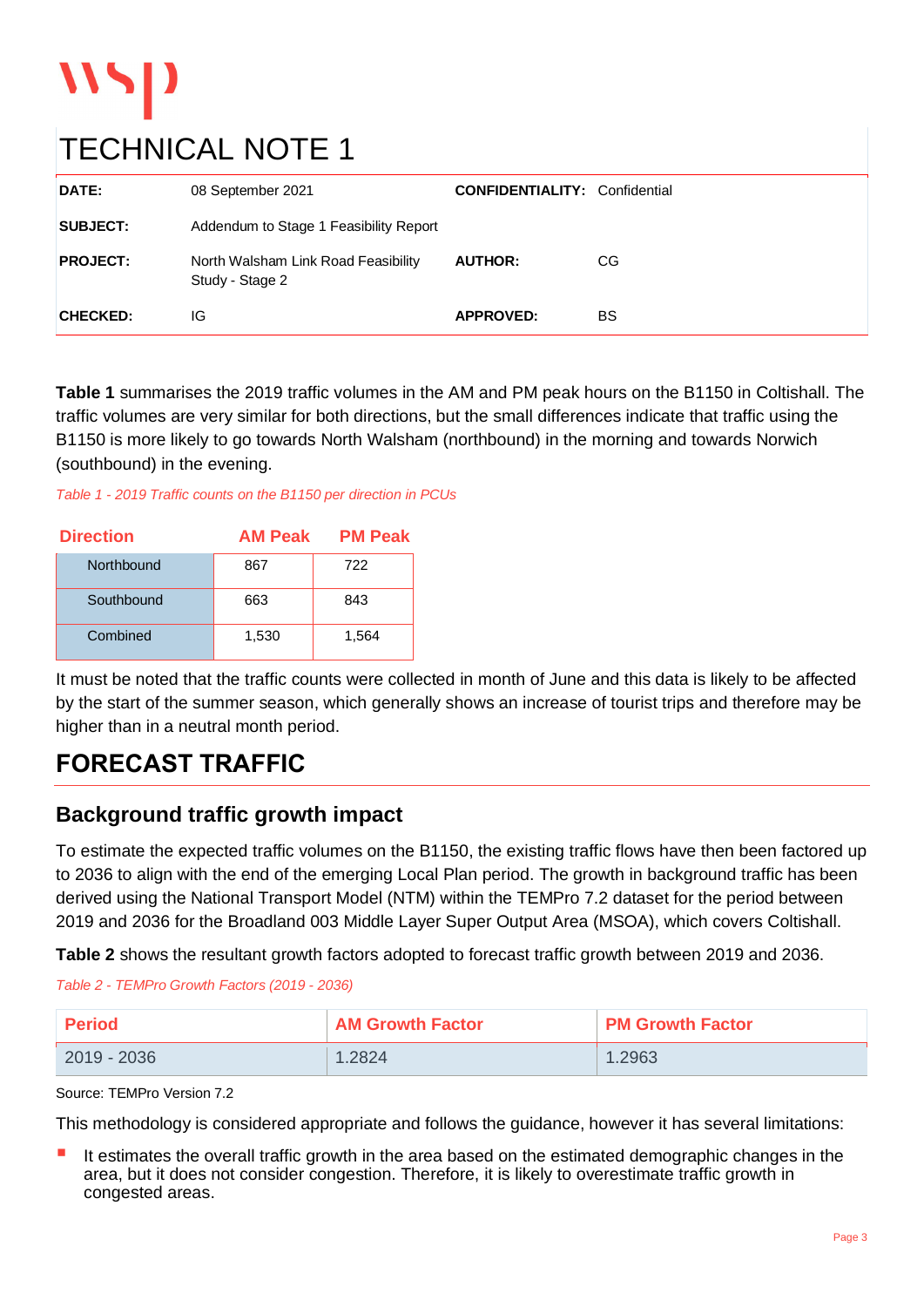### TECHNICAL NOTE 1

| DATE:           | 08 September 2021                                      | <b>CONFIDENTIALITY: Confidential</b> |    |
|-----------------|--------------------------------------------------------|--------------------------------------|----|
| <b>SUBJECT:</b> | Addendum to Stage 1 Feasibility Report                 |                                      |    |
| <b>PROJECT:</b> | North Walsham Link Road Feasibility<br>Study - Stage 2 | <b>AUTHOR:</b>                       | CG |
| <b>CHECKED:</b> | IG                                                     | <b>APPROVED:</b>                     | BS |

It also does not take into account travel patterns due to recent changes affected by the Covid 19 situation.

In order to overcome these limitations further analysis is required.

#### **North Walsham traffic growth impact**

To assess the traffic increase on the B1150 caused by the employment and housing growth proposed to be allocated in the emerging Local Plan in North Walsham a similar approach was considered as described in the North Walsham Link Road Feasibility Report produced in November 2020. Using the original assessment methodology predicts that 28% of the residential trips and 13% of the employment trips generated by the growth allocated by the Local Plan in North Walsham are likely to pass by the B1150 in Coltishall, this means that traffic volumes in Coltishall are likely to increase

However, there are several limitations which must be considered when observing this data:

- The trip distribution is based on 2011 Census data. Since 2011 the commuting patterns in North Walsham may have changed.
- The trip generation was carried out using historical TRICS data, which does not take into account recent changes in travel behaviours such as flexible and remote working.
- The assessment also not take into account the effects of congestion and rerouting caused due to congestion and therefore is likely to overestimate traffic forecasts.

**Table 3** presents the 2036 traffic volume comparison for the B1150 in Coltishall without and with the growth allocated in the Local Plan in North Walsham using the Link road methodology.

|                  | АM        |           |                 | <b>PM</b> |           |                 |
|------------------|-----------|-----------|-----------------|-----------|-----------|-----------------|
| <b>Direction</b> | <b>NB</b> | <b>SB</b> | <b>Combined</b> | <b>NB</b> | <b>SB</b> | <b>Combined</b> |
| 2036 Without LP  | 1,111     | 850       | 1,962           | 935       | 1,092     | 2,028           |
| 2036 With LP     | 1,241     | 1,065     | 2,306           | 1,099     | 1,186     | 2,284           |
| 2036 Difference  | 130 (12%) | 215 (25%) | 344 (18%)       | 164 (18%) | 94 (9%)   | 256 (13%)       |

#### *Table 3 – Forecasted Traffic Volumes Comparison*

In order to overcome all these limitations, it is required to collect a new set of traffic data and build an area wide transport model.